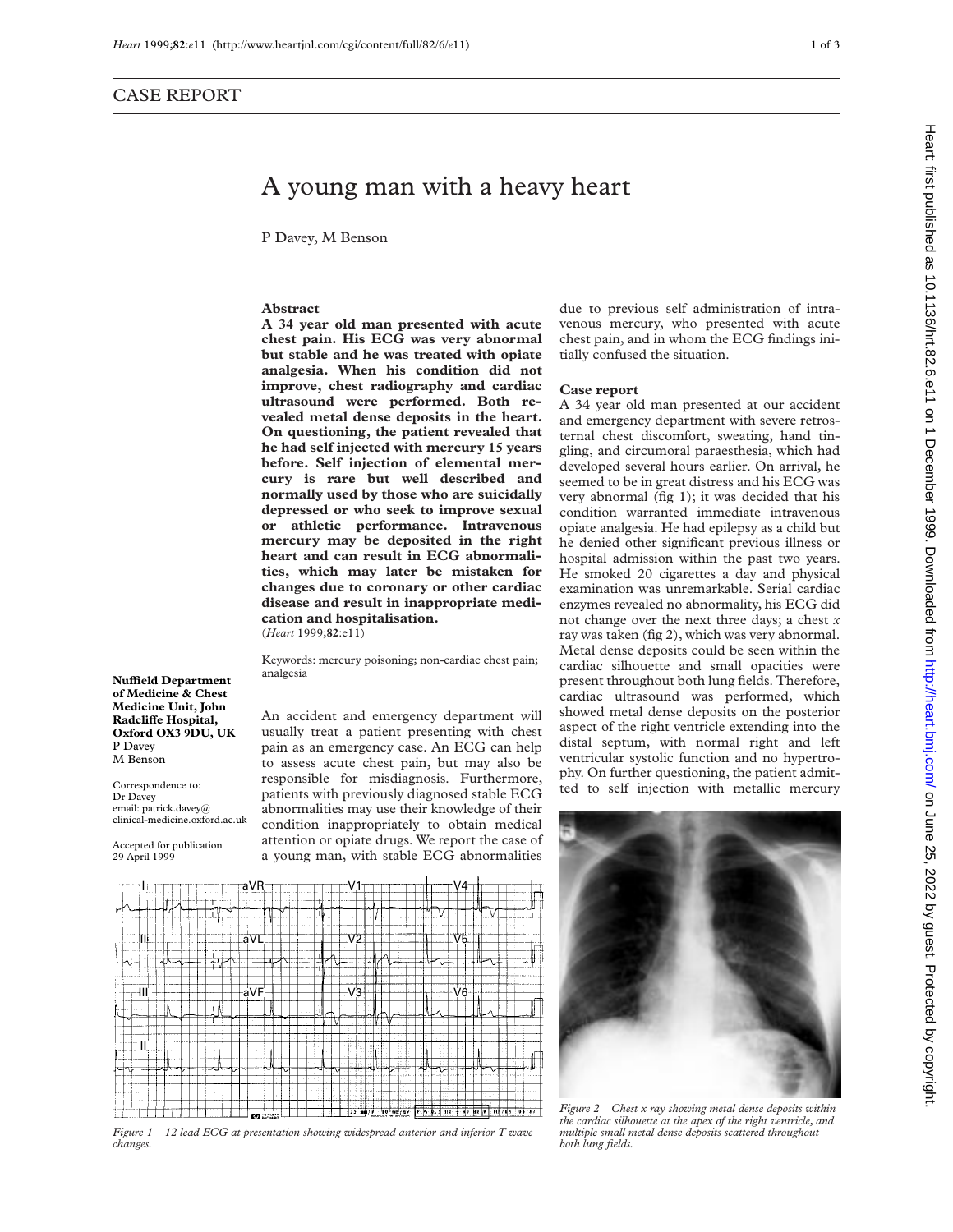(obtained from thermometers) on one occasion 15 years before. He acknowledged toxicological surveillance, but denied any other contact with health services.

It transpired that, in the past six months, this patient had presented to other hospitals with similar symptoms, four or more times. An ECG from one of the previous admissions was similar to the ECG taken on this occasion. A previous ventilation perfusion scintiscan was also normal. During the course of his admission to our hospital the patient received seven doses of intravenous opiate analgesia. Once we had established his full history, analgesia with nonsteroidal anti-inflammatory agents was given and the patient was discharged. The final diagnosis was non-cardiac chest pain with an abnormal ECG due to the intracardiac deposition of mercury.

## **Discussion**

There is a long history of inadvertent mercury poisoning. Indeed, it is possible that the unusual behaviour of Sir Isaac Newton in 1693 was due to mercury poisoning (among various bizarre letters to his friends, he accused one of "endeavouring to embroil me with women").<sup>1</sup> Mercury poisoning is usually caused by inorganic mercuric chloride or the highly toxic organic compound—for example, as in Minamata disease.2 Though rare, self injection of elemental mercury is well described and is often part of a suicide attempt, or may be used by drug misusers as a novel way of becoming intoxicated. <sup>3</sup> Other unusual incidencess of self injection of mercury include a 14 year old boxer who received a 20 ml injection of metallic mercury in the belief that it would strengthen his punches, and subjects who believe that mercury injections will improve sexual prowess. <sup>4</sup> Furthermore, an individual may self inject with mercury repeatedly<sup>56</sup>; health service workers are somewhat overrepresented in such cases. $7-10$ 

An acute toxic illness which is usually mild, but may be lethal, can develop after an intravenous injection of mercury. Follow up can be difficult, although the chronic phase seems to be remarkably benign, with a low risk of developing long term neurological or pulmonary sequelae. Additionally, intravenous self injection with mercury may result in local extravasation, sterile abscesses, and lung embolisation. In some cases, the mercury is deposited in the right heart, commonly at the apex, where it may be detected radiographically with chest *x* rays, computed tomography, or by ultrasound examination of the heart.<sup>11-13</sup> Over time, intracardiac mercury may become endothelialised and may also diffuse locally induced cardiac granuloma formation. <sup>3</sup> An abnormal ECG may thus arise from either the electrical effects of metal in the heart or from local fibrosis; it is possible that, in the long term, cardiac disturbance may be caused by chronically high levels of mercury in the blood, as experimental mercury poisoning by inhalation also results in an abnormal ECG.<sup>2 3 14</sup> Mercury deposits have also been seen in the pericardium after intravenous injection; these may be a consequence of mercury droplets passing through the lung either directly or through precapillary shunts, and possibly the degree of systemic toxicity of elemental mercury depends on the degree to which mercury passes through the pulmonary circulation and into the systemic circulation.5 6 Although pericardial mercury deposits may cause abnormalities in the ECG, this was unlikely to be the cause in our patient, as both the chest *x* ray and the cardiac ultrasound failed to show mercury in the pericardium. The prognosis of cardiac mercury deposits is unknown. Interestingly, despite chronically raised levels of mercury in the blood of such patients, late onset cardiomyopathy has not been reported. Our patient had cardiac mercury deposits for 15 years without significant cardiac dysfunction; this therefore suggests that the outlook may be good, and that mercury in the heart does not justify aggressive intervention.

Self administration of mercury usually occurs in people with a psychiatric illness or a personality disorder. The case presented here is unusual because it seems to be the first reported case where the patient has used the resulting ECG abnormality to justify multiple episodes of acute hospital admission. He was not a local resident and this led us to suspect that the final diagnosis would be of a non-cardiac condition; suspicion was heightened when we were presented with evidence that conflicted with his verbal history. It was unclear as to whether this was part of a Munchausen pattern of illness behaviour, an unusually dramatic response to chest wall pain, or whether this behaviour was designed to obtain opiate drugs. There was no evidence that the patient had any other form of structural heart disease, and it seemed very unlikely that he had coronary disease.

Metal chelation treatment is used to treat both acute and chronic elemental mercury poisoning; however, given that the long term risk of toxicity from metallic mercury seems low, the long term benefit from chelation therapy is thus equally low and its use could be restricted to those with symptoms of mercury poisoning.<sup>9 13 15</sup> These symptoms may be subtle and require complex neuropsychological testing for accurate detection.10 16 If the majority of the mercury is accessible—for example, subcutaneous, the best approach may be local excision, which can result in a rapid fall in blood and urine mercury levels.<sup>9 17</sup> Ultimately, in the absence of symptoms it is difficult to know if aggressive treatment is justified, as long term studies do not clearly illustrate the benefit of such treatment.<sup>18</sup>

- 2 Kedziora A, Duflou J. Attempted suicide by intravenous injection of mercury: a rare cause of cardiac granulomas. A case report. *Am J Forensic Med Pathol* 1995;**16**:172–6.
- 3 Hohage H, Otte B, Westermann G, *et al*. Elemental mercu-rial poisoning. *South Med J* 1997;**90**:1033–6.
- 4 Celli B, Khan MA. Mercury embolisation of the lung. *N Engl J Med* 1976;**295**:883–5.
- 5 Murray KM, Hedgepeth JC. Intravenous self-<br>administration of elemental mercury: efficacy of dimercaprol therapy. *Drug Intell Clin Pharm* 1988;**22**:972–5.

<sup>1</sup> Broad WJ. Sir Isaac Newton: mad as a hatter. *Science* 1981;**213**:1341–4.